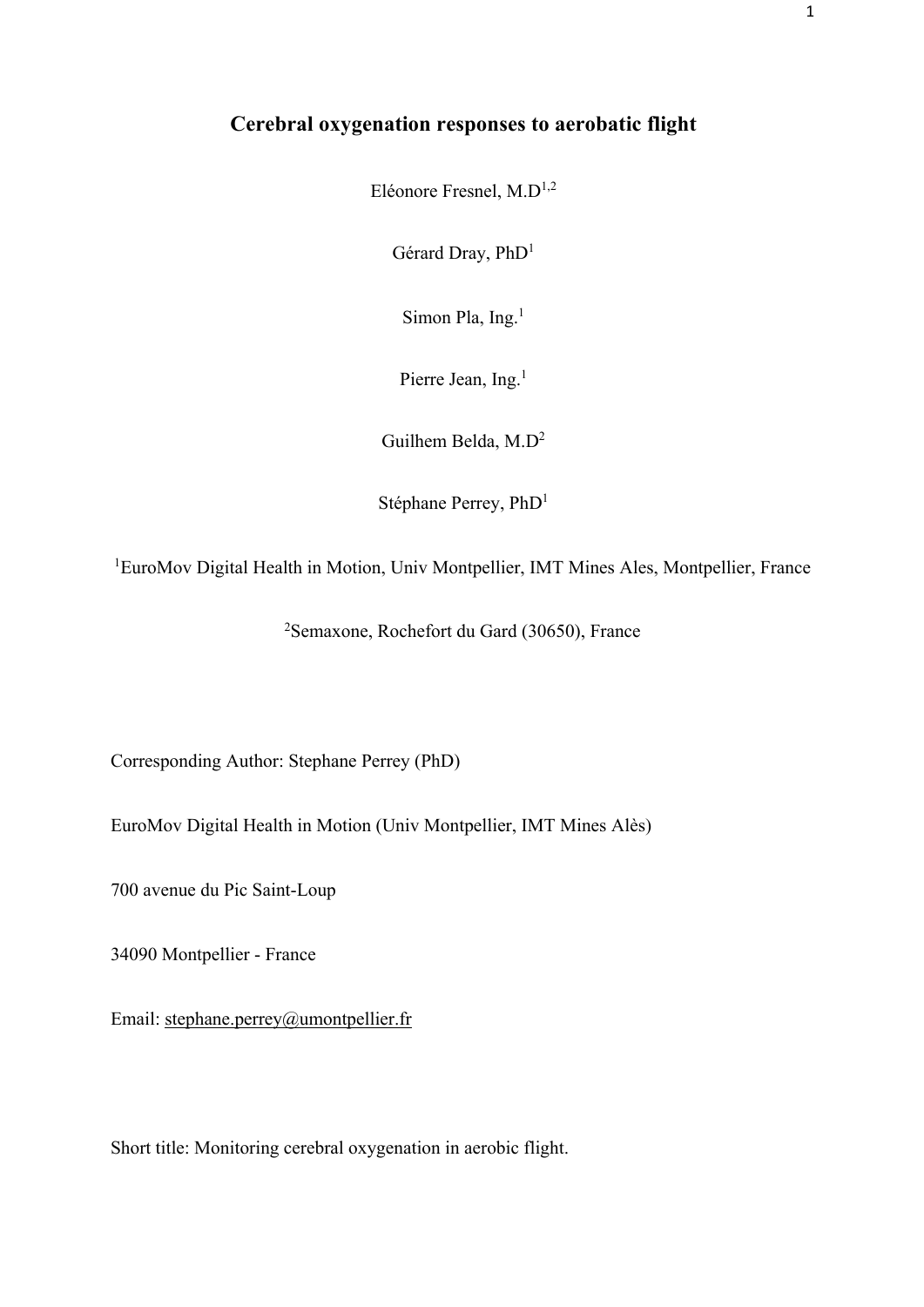Word count (abstract): 248

Word count (main text): 2350

Number of references: 12

Number of tables: 2

Number of figures: 2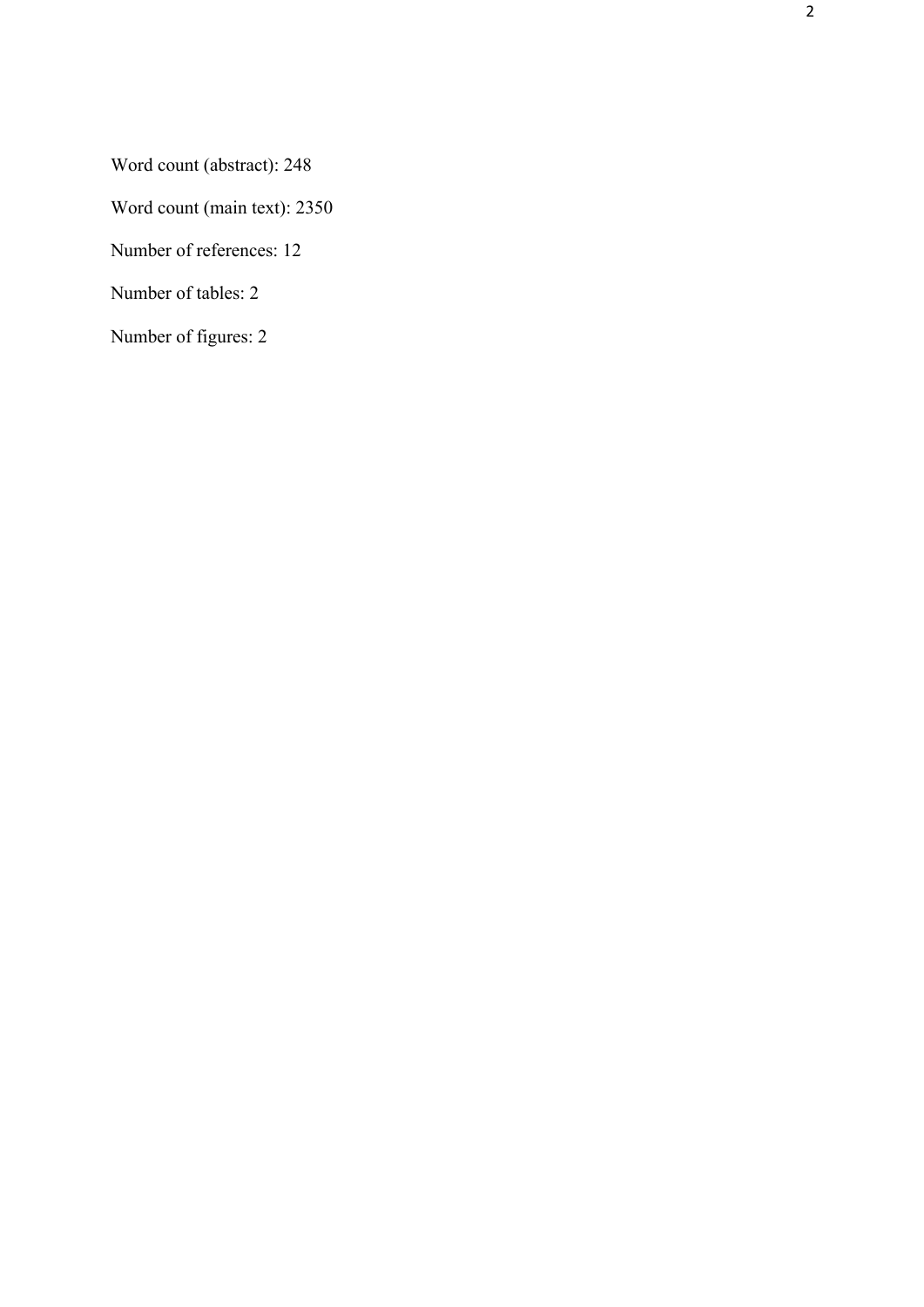#### **Abstract**

Background: Aerobatics pilots must withstand high and sudden acceleration forces (Gz) up to  $\pm 10$  Gz. The physiological consequences of such a succession of high and abrupt positive and negative Gz on the human body over time remain mostly unknown. This case report emphasizes changes in physiological factors such as cerebral oxygenation and heart rate dynamics collected in real aerobatic flights.

Case Report: A 37-year-old man, experienced in aerobatic flying, voluntarily took part in this study. During two flight runs (15-20 min), the pilot performed aerobatic maneuvers with multiple high  $(\pm 10 \text{ Gz})$  positive and negative accelerations. He wore during the flights a Polar heart rate sensor while cerebral oxygenation was measured continuously over his prefrontal cortex via near-infrared spectroscopy (NIRS). NIRS allows for measurement of the relative concentration changes of oxygenated hemoglobin  $(O<sub>2</sub>Hb)$  and deoxygenated hemoglobin (HHb) making it possible to determine cerebral oxygenation and hemodynamic status. Discussion: The continuous in-flight monitoring of  $O_2Hb$  and HHb revealed the large effects of successive positive and negative Gz exposures on the cerebral hemodynamics alterations. The results showed a significant and positive correlation between changes in Gz exposures and O2Hb concentration. This case report highlights that NIRS provides some valuable and sensitive indicators for the monitoring of cerebral hemodynamics during aerobatic flights exposed to multiple and high acceleration forces. To our knowledge, this first study quantifying cerebral oxygenation changes in aerobatic opens the way for the assessment of individual physiological responses and tolerance in pilots to repeated high Gz during real flights.

Keywords: near-infrared spectroscopy, monitoring, acceleration, heart rate, blood volume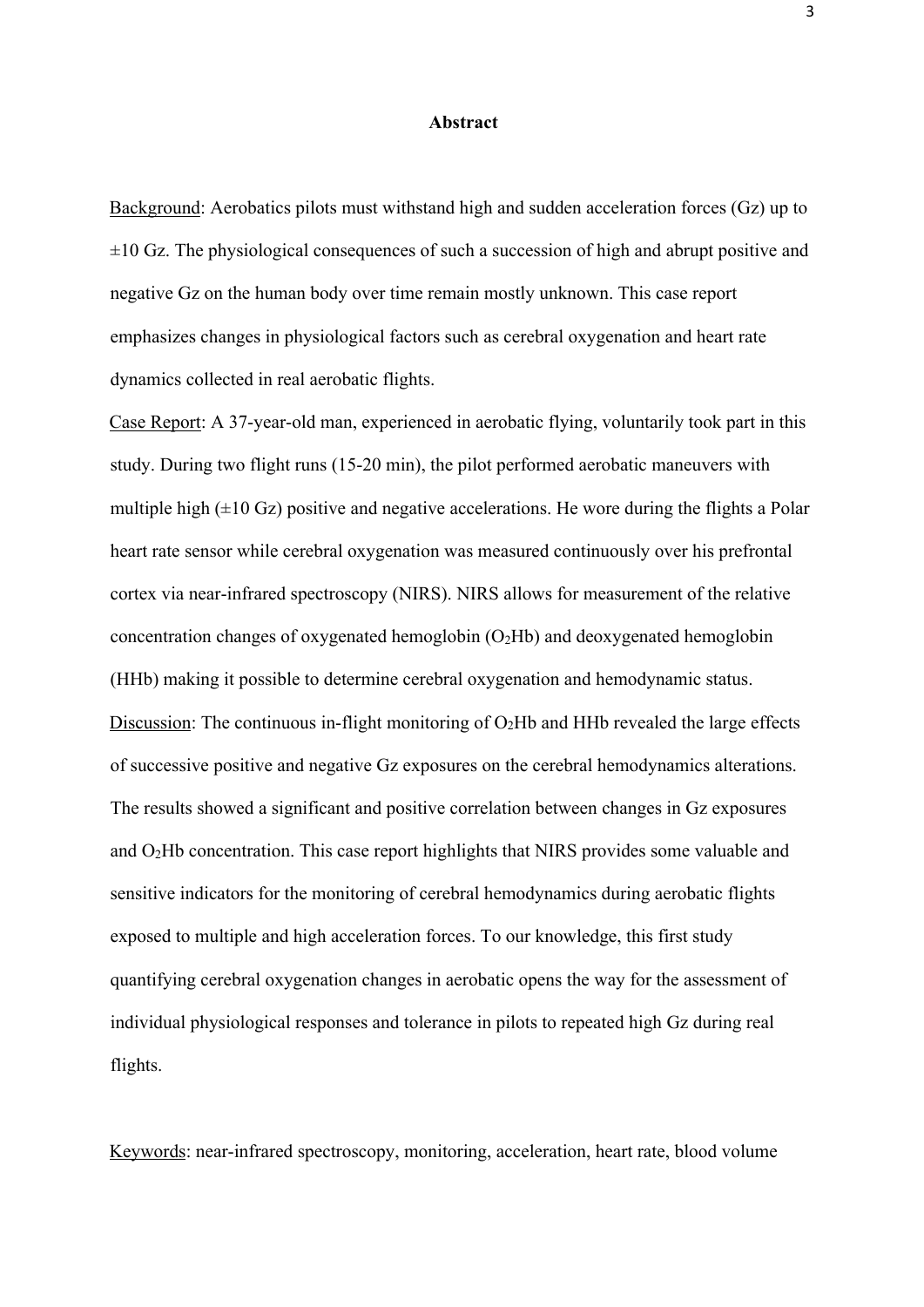#### **Introduction**

During their flight maneuvers, aerobatic pilots are facing high and sudden accelerations (load factors or G-loads) of short duration with rapid changes of direction in the longitudinal axis of the body. <sup>1</sup> In aerobatics, the Extra 330SC aircraft commonly used in the elite team can support  $\pm 10$  Gz. A positive acceleration force (+Gz) exposure is known to induce a rapid decrease of blood pressure in the head.<sup>9</sup> Positive accelerations generate a hydrostatic gradient pressure directed downward, which forces the column of blood to move from the head to the feet. It results in reduced cerebral blood pressure. To maintain cerebral perfusion and counteract this hydrostatic pressure gradient, an increase in vascular resistance is produced by vasoconstriction while heart rate (HR) increases briskly. Conversely, bradycardia is associated with negative acceleration force (–Gz) where the column of blood moves to the head.<sup>1</sup> These changes of G-loads induce the push-pull effect, defined as a decrease +Gz tolerance caused by previous baseline zero or –Gz exposure. This effect can lead to a Ginduced loss of consciousness (G-LOC) and mortal accident. G-LOC was reported most frequently over +5 Gz, and push-pull phenomenon was associated with 31.3% of G-LOC events and not considered an issue by 50% of individuals. 4

Near-infrared spectroscopy (NIRS) is a common non-invasive method that provides continuous monitoring of the brain oxygenation state in ecological settings in humans.<sup>11</sup> NIRS measures the concentration of oxygenated  $(O<sub>2</sub>Hb)$  and deoxygenated (HHb) blood thus allowing for the assessment of tissue oxygen saturation and total hemoglobin (tHb) concentration considered an equivalent of blood volume. NIRS has the advantages of: low interference with systems electromagnetic; acceptable signal to noise ratio when the subject is moving; great flexibility and accessibility of use; wireless portability and use in a natural environment.<sup>11</sup>

First measurements of cerebral oxygenation depending on load factors up to  $+3$  Gz collected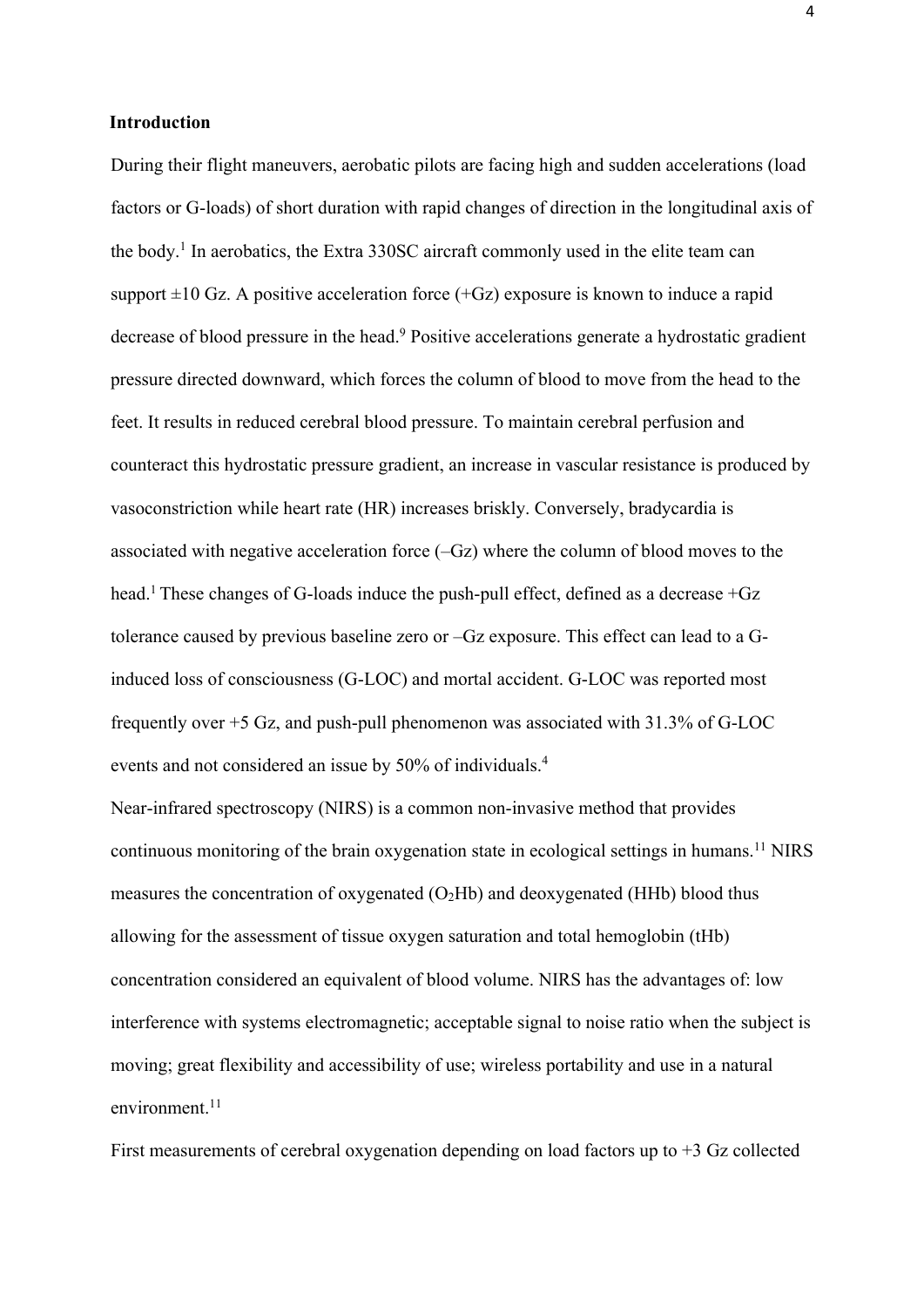with NIRS were carried out when sitting in a human centrifuge.<sup>2,3</sup> These first studies showed a decrease in tHb with increasing load factors, accompanied by a greater decrease in oxygenated blood in comparison with deoxygenated blood that remained rather stable; thereby leading to a decrease in cerebral oxygen saturation level. In real flight, changes in cerebral oxygenation measured by NIRS was found to be related to positive accelerations (up to  $+9.5$  Gz) in fighter jet pilots with an anti-G suit.<sup>8</sup> These results indicate that O<sub>2</sub>Hb, tHb and the cerebral oxygenation saturation index decreased proportionally with exposure to continuous positive load factors. During parabolic flights, it was observed an  $O_2Hb$  decrease by 1.44  $\mu$ mol.L<sup>-1</sup> from hypergravity (+1.8 Gz) followed by an important increase of 5.34  $\mu$ mol. L<sup>-1</sup> during microgravity (0 Gz) episode.<sup>12</sup> Altogether, these studies underlie that NIRS is a feasible and sensitive method for assessment of brain blood oxygenation in an environment with positive G-forces changes.

However, changes in cerebral hemodynamics according to sudden and repeated exposures of both high positive and negative load factors over a flight bout have not been documented yet. The consequences in alternating high positive (e.g. maneuvers such as upright banks, turns and dive pullouts) and negative (e.g. maneuvers such as pushovers, outside loops) load factors as encountered in aerobatic pilots on the changes in cerebral oxygenation in a real flight are yet to be assessed. This current lacking information will help to better account for their physiological responses and tolerance ability to challenging flights. To date, there is very limited information regarding cerebral oxygenation monitoring in aerobatic pilots. <sup>7</sup> Several exposures to high +Gz forces can severely decrease cerebral blood perfusion and cause rapid G-LOC. Tolerance to high –Gz has been less studied due to severe congestion of blood in the head and uncomfortable symptoms.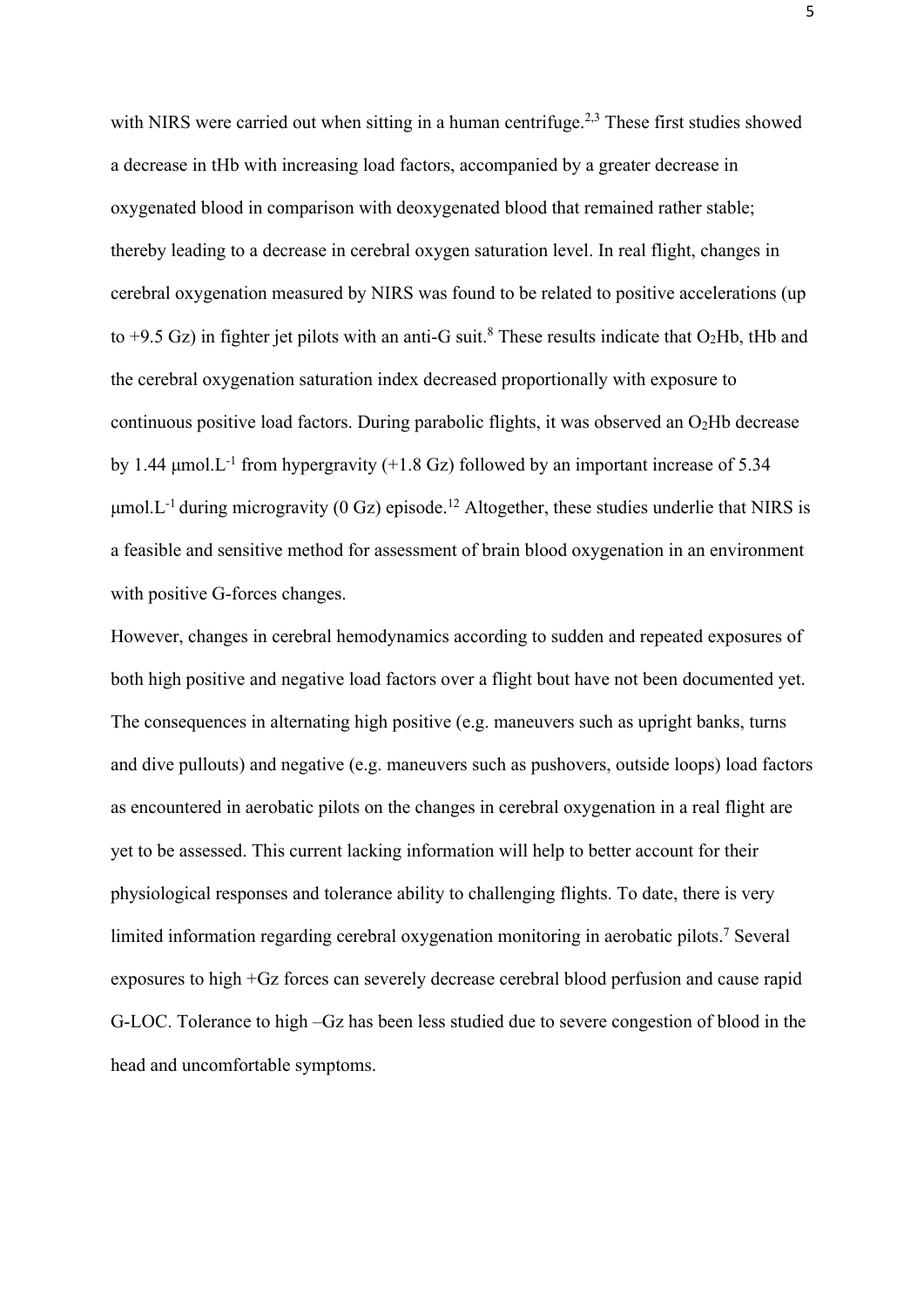This case report details changes in cerebral oxygenation and heart rate dynamics in one wellexperienced pilot during aerobatic training bouts generating repeated and intense episodes of positive and negative load factors.

#### **Case Report**

The pilot was a man from the French Air Force Aerobatic Team (Equipe de Voltige de l'Armée de l'Air) aged 37 years old and had an aerobatic experience of 10 years. He was in good health and practiced almost every day sports activity (resistance and endurance training). He had his own physical and mental preparation-training program. The data were collected non-invasively during some flight training runs that the pilot would have undertaken in the absence of the experiment. The pilot was briefed on the protocol and signed an informed consent form before the start of the study and the measurement protocols followed the tenets of the Declaration of Helsinki.

The measurements took place in Salon de Provence (military base 701, France) on the first week of the 2020 training season. In agreement with his coach, the pilot had his own flighttraining program over the week. Two different representative flight runs throughout the week were selected for data collection. Noteworthy the aerobatic figures were not the same and were not linked in the same way depending on the run. Thus, the intensities and the durations of positive and negative accelerations occurring during the two runs were not alike. Each flight lasted approximately 15-20 min. Some physiological and G-load features of the flights are presented in **Table I**. The pilot reported no greyout symptoms or loss of peripheral vision after the flights. The pilot had no anti-G suit and had no oxygen supply during the flights. The pilot did not wear a helmet to allow for the NIRS probes to be put over the skin of the forehead with sufficient comfort. Of note that the pilot was accustomed to fly without a helmet during his training periods.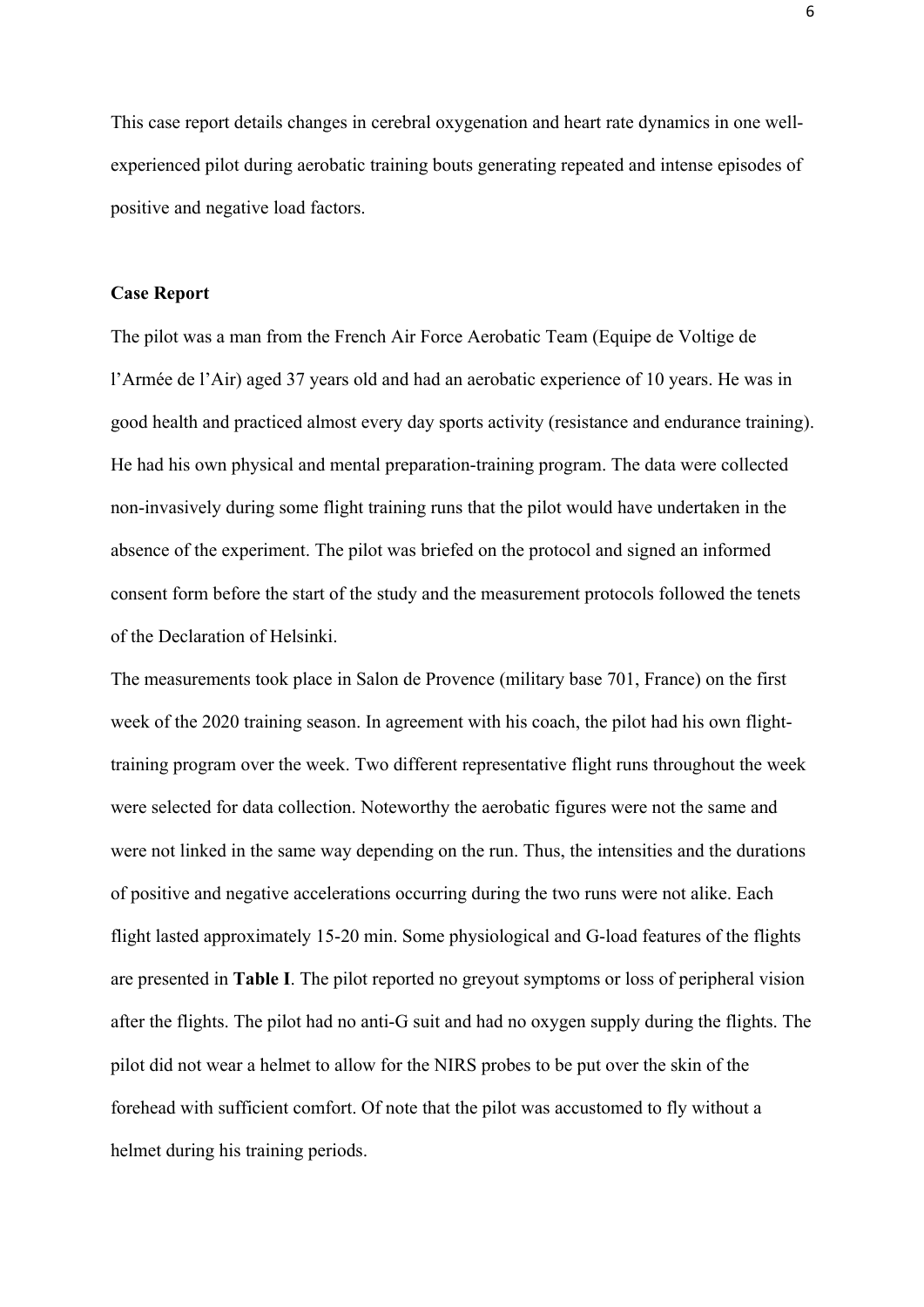#### [Table I here]

Cerebral oxygenation was measured using a NIRS system with 8 continuous-wave channels (Octamon, Artinis Medical System, Netherlands) positioned over the forehead region at approximately 2 centimeters above the eyebrows. This system firmly attached with a headband consists of two receivers (photodiodes with ambient light protection) and eight transmitters (1x4 for each hemisphere) placed at a uniform separation distance of 35 mm while avoiding the region of the temporal muscles. The transmitters (light-emitting diodes) send a near-infrared light at two known wavelengths (751 nm and 839 nm) to determine optical density variations and provide information on local fluctuations in the concentration of O2Hb and HHb using the modified Beer-Lambert law. To protect from external light and movement interferences over the skin, the headband was further covered using a bandana. Sampling frequency was set at 10 Hz. The cerebral oxygenation variables  $(O_2Hb, HHb, tHb)$ collected during the flights were averaged across the 8 channels put on the forehead. Heart rate was recorded continuously by a dedicated HR monitor (H10, Polar Electro, Oy, Finland) positioned on the chest. Finally, the aircraft's accelerations, which designated G-loads, were measured using an inertial measurement unit (MPU 9250, InvenSense Inc.; sampling frequency of 100 Hz) fixed inside the aircraft, being as close as possible to the pilot. All data were collected and synchronized by smartphones (Google Pixel 3, China).

**Fig 1**. and **Fig 2**. show the physiological and acceleration measurements during the two flight bouts. They represent the dynamic changes of  $[O_2Hb]$  and heart rate in time with G-loads throughout the aerobatic flights.

Changes in HR followed the profile of G-loads while the latter was mirrored in the changes of oxyhemoglobin concentration. The results of the Pearson's correlation showed a significant negative correlation ( $r = -0.67$ ,  $p < 0.001$ ) between both changes in O<sub>2</sub>Hb and G-factors, indicating that G-factors explained  $45\%$  of the variance in O<sub>2</sub>Hb concentration.

7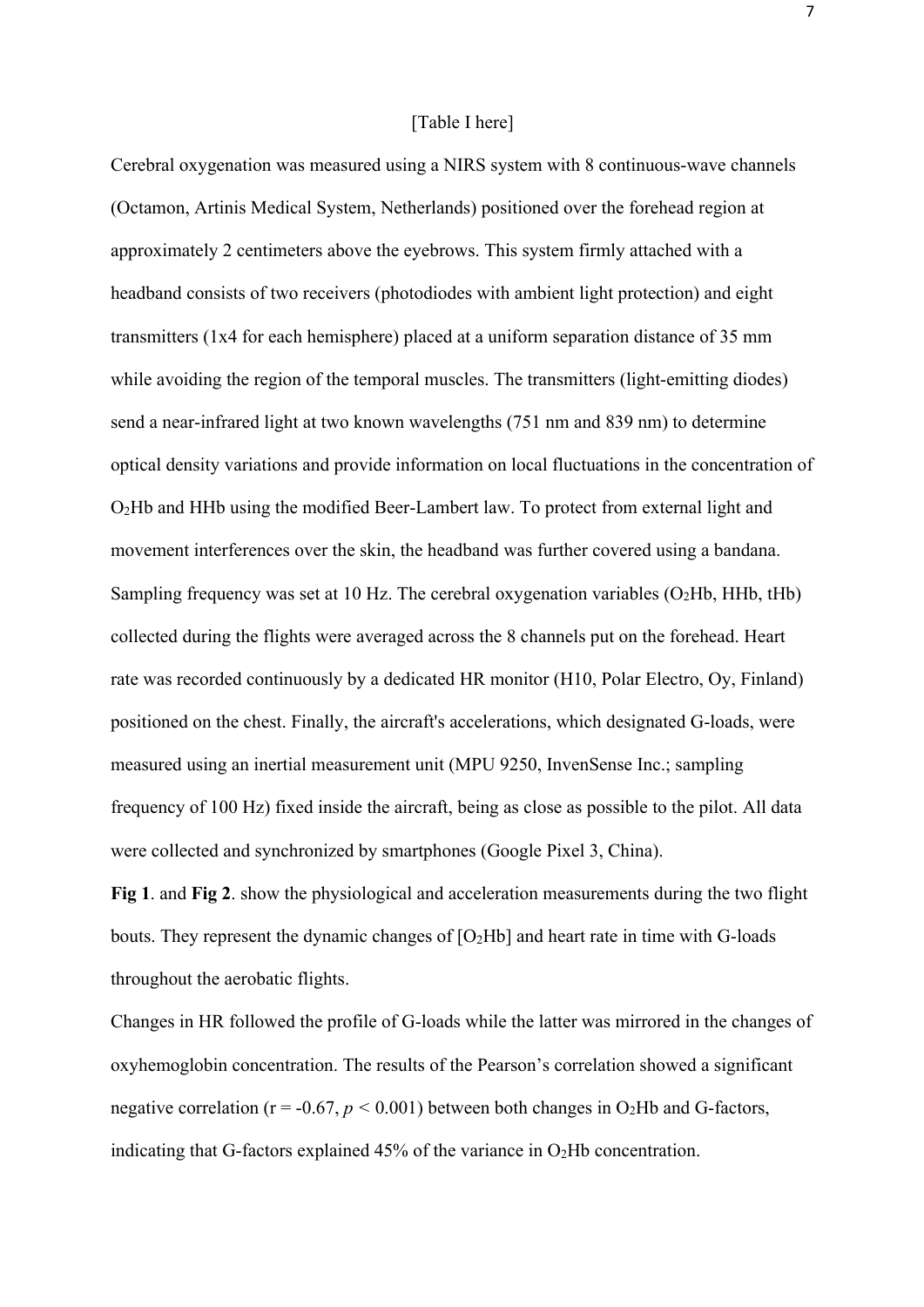# [Fig. 1 here]

## [Fig. 2 here]

Aerobatic runs had a significant impact on the cardiovascular system. The pilot was facing significant decreases and increases in HR within a short period of time. A difference of 50 bpm and 63 bpm was observed between the minimum and maximum values of HR during flight bouts 1 and 2, respectively.

#### **Discussion**

In this case report, we present the first study monitoring the changes of cerebral oxygenation and heart rate in one experienced-acrobatic flight pilot in response to the exposures of high and abrupt positive and negative accelerations for a period of around 20 min during two training flights.

The main results of this study are the consistent decreases of  $O<sub>2</sub>Hb$  on each positive acceleration exposure and the increases of  $O<sub>2</sub>Hb$  on each negative acceleration, producing almost a mirror image of the Gz profile. Further, the changes in HHb showed small increases during negative load factors while they remained quite stable during positive ones. The results in this case report point out strong variations in the status of cerebral oxygenation, revealing occurrences of short hypoxia or hyperoxia epochs depending on load factors exposure. First, positive accelerations negatively did impact the cerebral oxygenation. We suggest that there is likely a reduction in arterial flow to the brain on each +Gz load but not a simple shift in blood volume away from the head. This result is in agreement with previous observations performed either during simulations in centrifuges<sup>2,3</sup> or during various real flight conditions (aerial gunnery training,<sup>8</sup> parabolic<sup>12</sup>). In addition, we noticed during  $-Gz$  exposure a very wide increase of  $O_2Hb$  regarding the baseline level (resting), much more intense than for the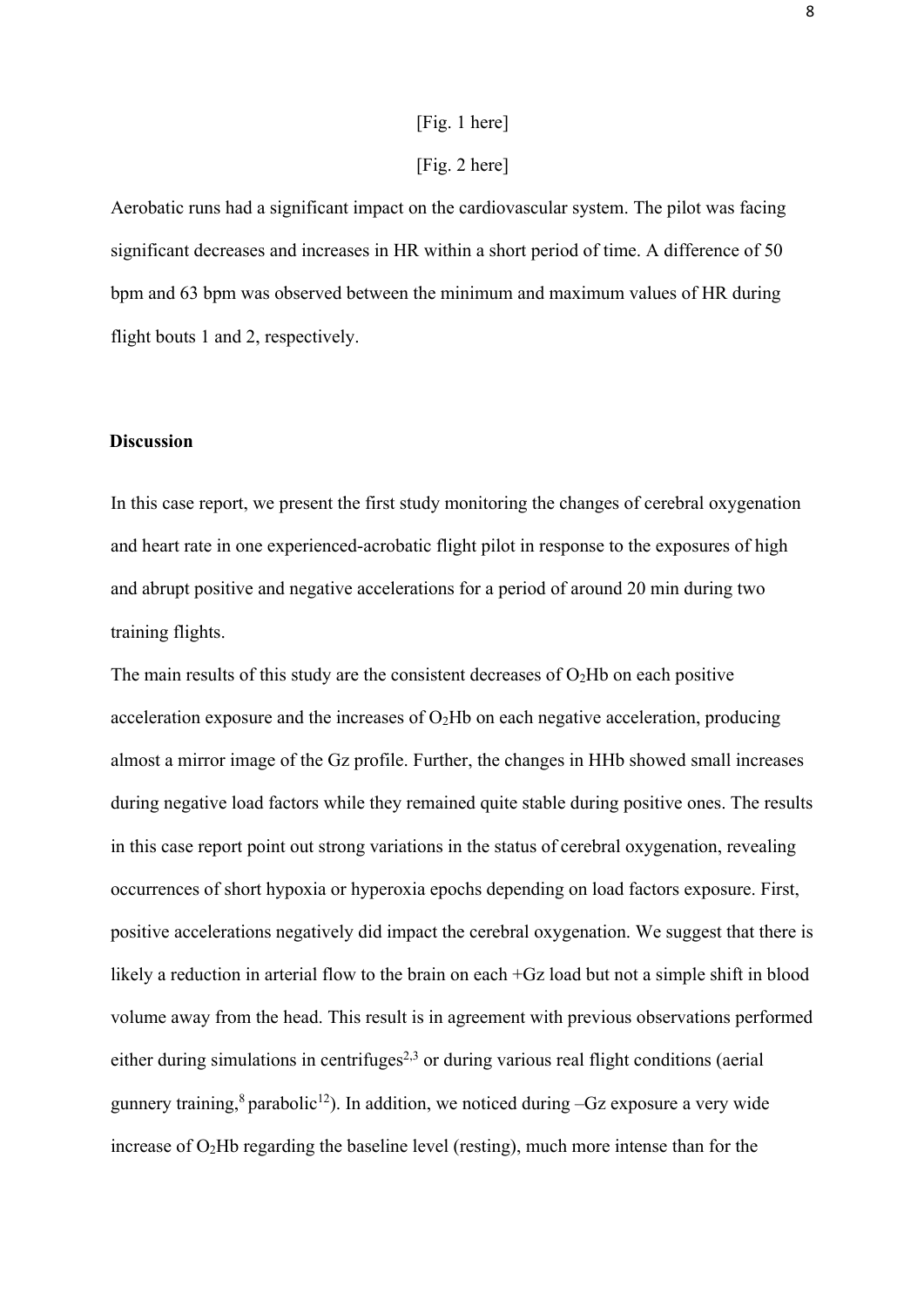decrease of  $O_2$ Hb during +Gz exposure (see Fig. 1 and Fig. 2). Indeed, the maximum increase (**Table I**) was roughly four times greater than the maximum drops in  $O_2Hb$ .

Second, the increase of  $O_2Hb$  with only small HHb elevation during  $-Gz$  indicated that negative accelerations do not imply a simple phenomenon of blood returning to the head. This phenomenon as noted by Schneider et al.<sup>12</sup> during a moderate change from  $+1.8$  Gz to 0 Gz (parabolic flight) could reflect an increase in the carotid flow. Moreover, the increase in  $O<sub>2</sub>Hb$ could be due to a reduction in venous return inherent to the gradient of the hydrostatic pressure directed towards the head during –Gz events. <sup>6</sup> Also, the immediate effects of –Gz load factors are known to increase the arterial pressure above the heart level<sup>7</sup> and in turn produce a slowing in HR as we observed in the present study.

Importantly, this case report shows that the minimal value of  $O<sub>2</sub>Hb$  does not appear necessarily with the occurrence of maximal G-factor value, like the maximal  $O_2Hb$  does not come up with the minimal G-factor. More than the magnitude *per se* of the load factor, its duration could have greater impacts on cerebral oxygenation alterations (**Table II**). The durations (in seconds) of the G-loads were calculated by taking into account successive values below the 0-Gz threshold for negative accelerations and above the 1-Gz threshold for positive accelerations. These durations were determined at remarkable values (i.e., lowest and highest values) of  $O_2Hb$  and Gz. The maximum decrease in the concentration of  $O_2Hb$  can be found at positive acceleration 20 % (flight 1) or  $60\%$  (flight 2) less intense than the highest  $+Gz$ value (noted "A" in Fig. 1 and Fig. 2). However, these relatively smallest acceleration values in terms of magnitude, lasted 2.3 times (flight 1) and 4.6 times (flight 2) longer than the duration corresponding to the maximum +Gz values. The same observation can be made for the maximum increase in the concentration of  $O<sub>2</sub>Hb$  in response to negative accelerations during the second flight. Its value was 20% smaller than the lowest –Gz value, but 2.4 times longer (noted "B" in Fig. 2). In flight 1, the maximal increase in the concentration of  $O_2Hb$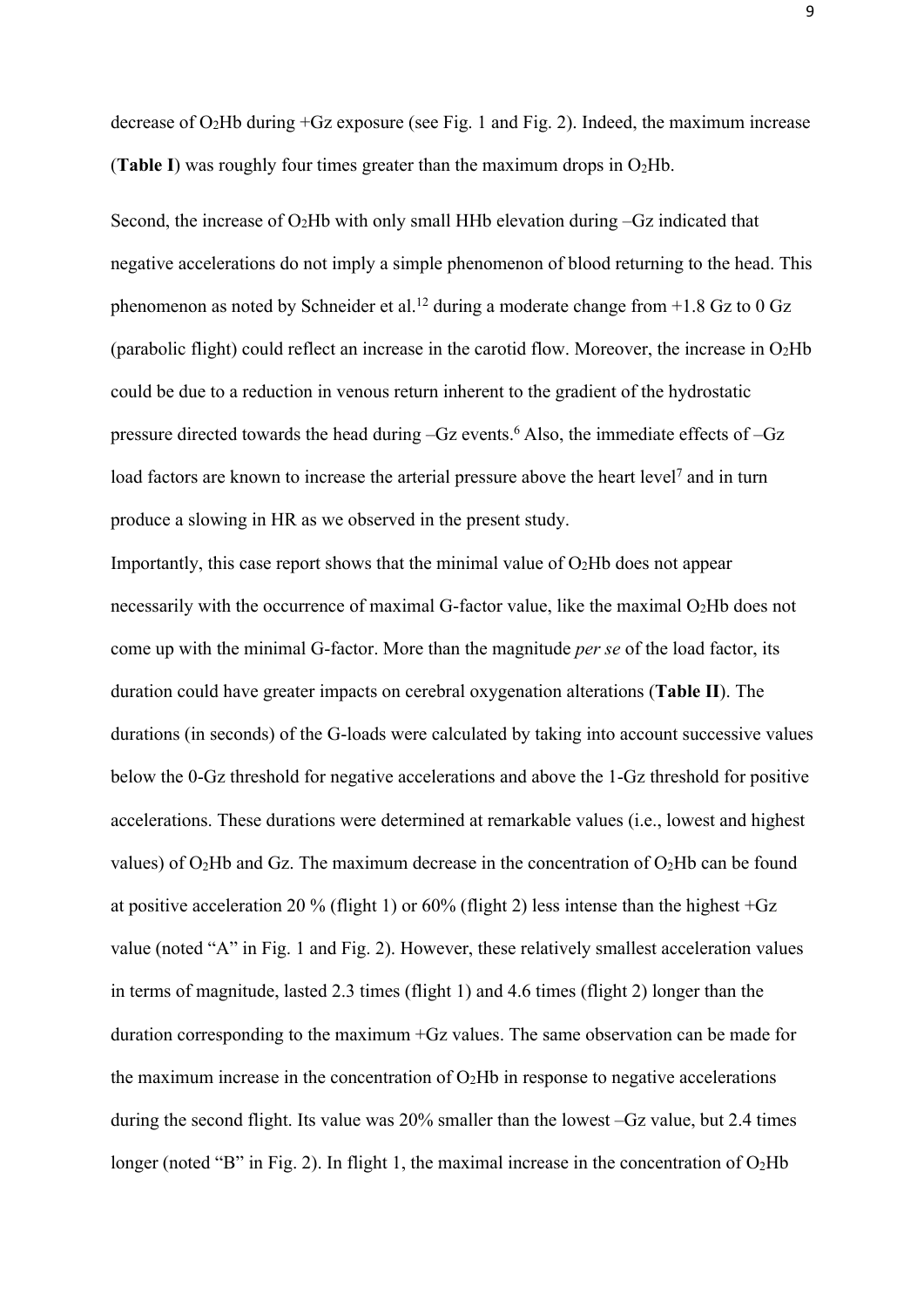did match with the lowest –Gz value. Regarding positive load factors, our results agree with those of Kobayashi and Miyamoto.<sup>8</sup> The authors observed in a pilot wearing an anti-G suit an  $O<sub>2</sub>$ Hb decrease up to 14 µmol.L<sup>-1</sup> during a prolonged acceleration of approximately +4 Gz over a period of 1 minute 30 s, while O<sub>2</sub>Hb dropped by 6.5  $\mu$ mol.<sup>1</sup> for an acceleration of +6.8 Gz during 10 seconds. Concerning the negative load factors, the original values reported in this case report suggest that the –Gz tolerance for the experienced aerobatic pilot was high as compared to the known limits of human tolerance to Gz as determined in a large centrifuge.10

Overall, these results indicate an increased risk of undesirable physiological events such as loss of vision or loss of consciousness when the time spent under high load factors increases.<sup>1</sup>

### [Table II here]

In addition, this case report highlights the importance of the sequences of positive and negative load factors on changes in cerebral oxygenation and heart rate. By comparing the two flights, we can observe a difference of 3.43  $\mu$ mol.L<sup>-1</sup> in O<sub>2</sub>Hb max. While we expect a longer and/or a more intense G-load for the greatest increase of concentration of  $O<sub>2</sub>Hb$ , the opposite occurred (**Table II**). The best explanation is likely the sequence order of accelerations: there is a direct sequence of 2 negative aerobatics maneuvers for the 2nd flight while there is a longer interval of time between two consecutive maneuvers concerning flight 1 with an acceleration that comes back close to 1 Gz. Therefore, it appears important to take into account the order of the aerobatics maneuvers (i.e. oscillating positive to negative Gz transitions and vice-versa) for a better understanding of potential alterations in physiological responses and tolerance. In fact, blood pressure is greatly reduced under positive acceleration when pre-acceleration is negative. This can lead to a reduced +Gz tolerance (push-pull effect) and an increased risk of G-LOC. <sup>5</sup> Consequently, vasoconstrictor response is a critical adaptive mechanism during +Gz when preceded by –Gz exposures. Our in-flight monitoring, in which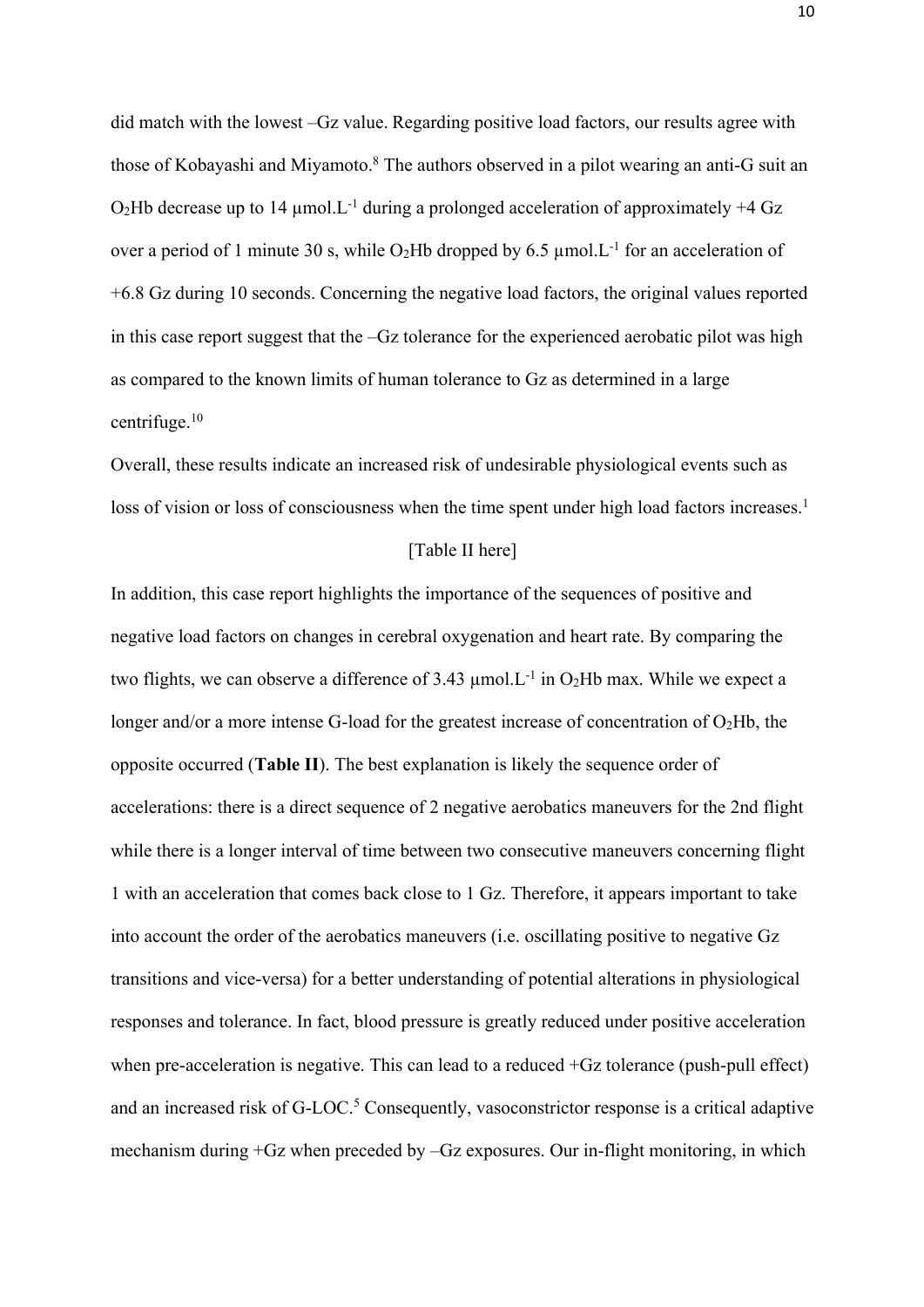no deleterious effects occurred, suggests that the experienced aerobatic pilot with good physical conditioning was well accustomed to various sustained Gz exposures. Also, certain aerobatics tricks requiring skilled maneuvers during the flight might promote a better Gz tolerance.

We cannot draw any conclusions from this single case report because of several limitations and methodological considerations. Only the z-axis of gravity was considered in the present study. However, the other axes of acceleration (Gx: forward and backward; and Gy: left and right lateral) can have repercussions on the hydrostatic pressure, and in turn may influence the cerebral oxygenation and heart rate dynamics. <sup>9</sup> Further studies are needed to look after these axes and to investigate the importance of acceleration sequences (time and intensities) in the physiological responses of aerobatics pilots.

#### **Acknowledgements**

The authors wish to acknowledge the valuable contribution of the participant (pilot) for his participation and his availability during and after measurements. Furthermore, the authors are grateful to the whole team EVAA (Equipe de Voltige de l'Armée de l'Air) for their willingness to share their experiences and facilities during this first data collection. This work was publicly funded through ANR (the French National Research Agency) under the "Investissements d'avenir" program with the reference ANR-16-IDEX-0006.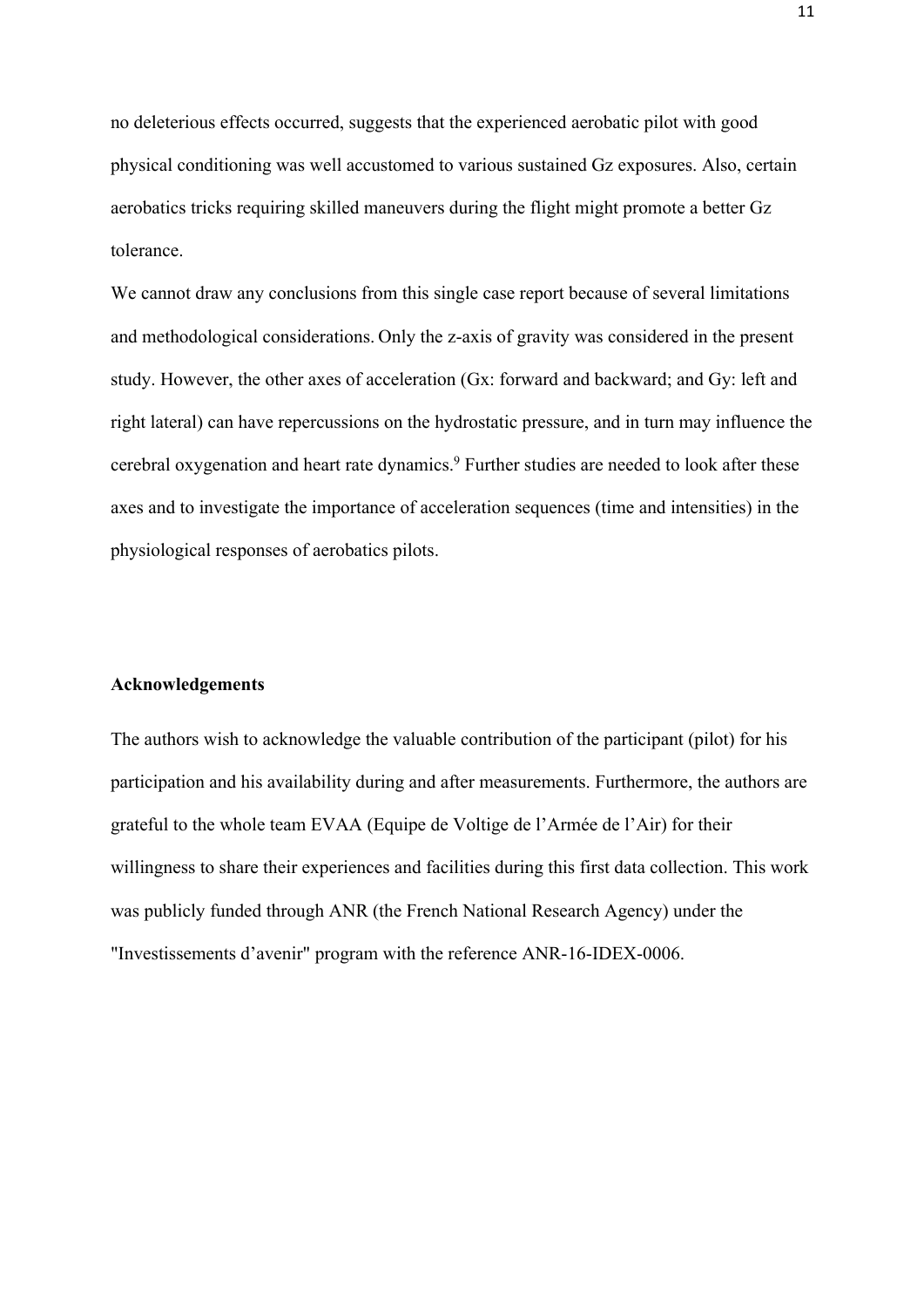#### **References**

- 1. Burton RR, Smith AH. Adaptation to Acceleration Environments. Compr Physiol. 2011; 14: 943–70.
- 2. Glaister DH. Current and emerging technology in G-LOC detection: noninvasive monitoring of cerebral microcirculation using near infrared. Aviat Space Environ Med. 1988; 59(1):23–8.
- 3. Glaister D, Jöbsis-VanderVliet F. A near-infrared spectrophotometric method for studying brain O2 sufficiency in man during +G(z) acceleration. Aviat Space Environ Med. 1988; 59:199–207.
- 4. Green ND, Ford SA. G-induced loss of consciousness: retrospective survey results from 2259 military aircrew. Aviat Space Environ Med. 2006; 77(6):619-23.
- 5. Guillaume AI, Singland JD, Chastres V. Chronology of the push pull effect on nonhuman primates-shift of the arterial pressure threshold. Eur J Appl Physiol. 2005; 95(1):1-10.
- 6. Hinghofer-Szalkay H. Gravity, the hydrostatic indifference concept and the cardiovascular system. Eur J Appl Physiol. 2011; 111(2):163–74.
- 7. Kirkham WR, Wicks SM, Lowrey DL. G Incapacitation in aerobatic pilots: a flight hazard. Springfield (VA): Federal Aviation Administration, Office of Aviation Medicine, National Techical Information Service; 1982. Report No. FAA-AM 82-13. 33 p.
- 8. Kobayashi A, Miyamoto Y. In-flight cerebral oxygen status: Continuous monitoring by near-infrared spectroscopy. Aviat Space Environ Med. 2000; 71:177–83.
- 9. Lalande S, Buick F. Physiologic +Gz tolerance responses over successive +Gz exposures in simulated air combat maneuvers. Aviat Space Environ Med. 2009; 80:1032–8.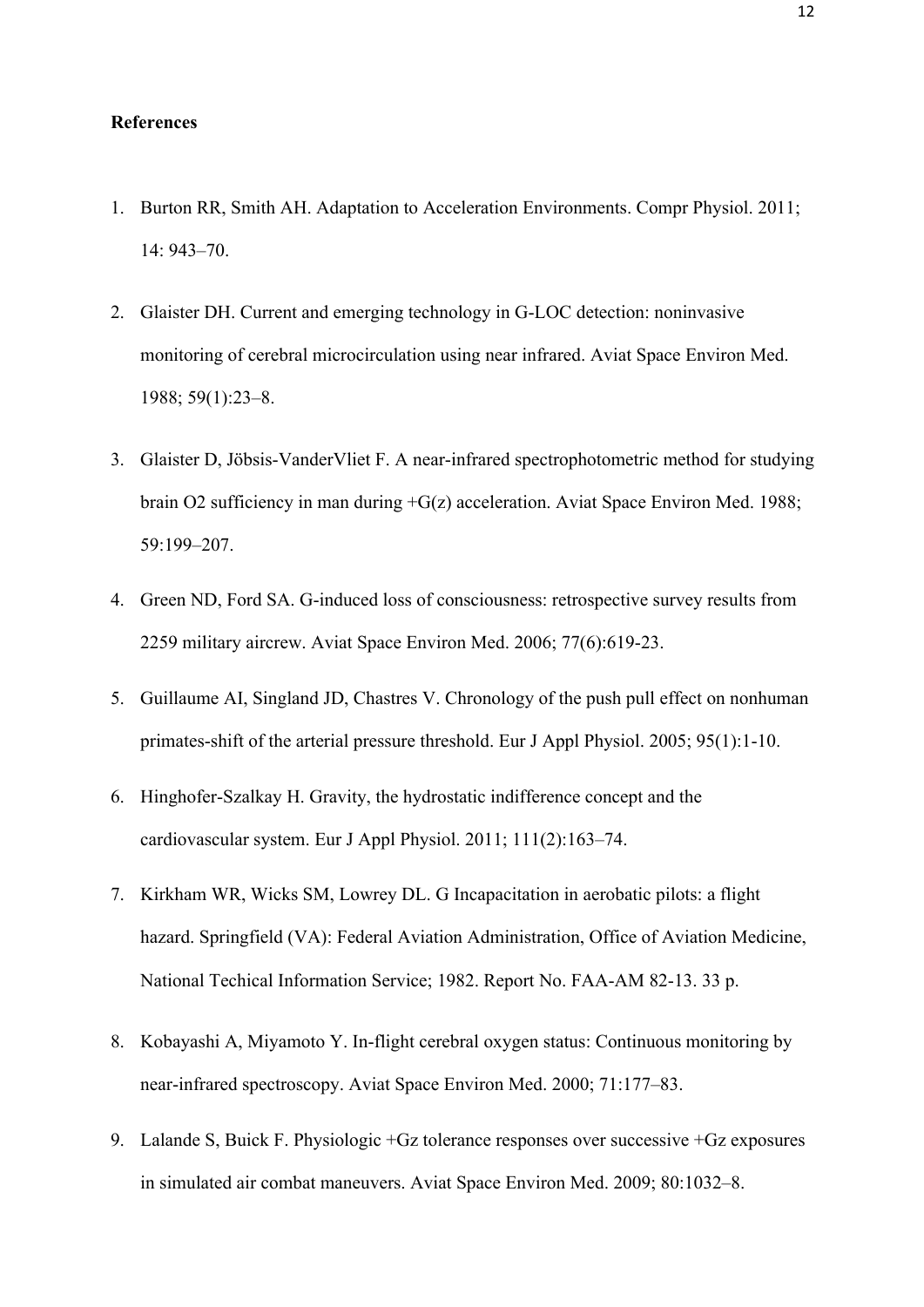- 10. Mohler SR. G effects on the Pilot During Aerobatics. Springfield (VA): Federal Aviation Administration, Office of Aviation Medicine, National Technical Information Service; 1972. Report No. FAA-AM 72-28. 19 p.
- 11. Perrey S. Non-invasive NIR spectroscopy of human brain function during exercise. Methods San Diego Calif. 2008; 45:289–99.
- 12. Schneider S, Abeln V, Askew C, Vogt T, Hoffmann U, Denise P, et al. Changes in cerebral oxygenation during parabolic flight. Eur J Appl Physiol. 2013; 13(6):1617-23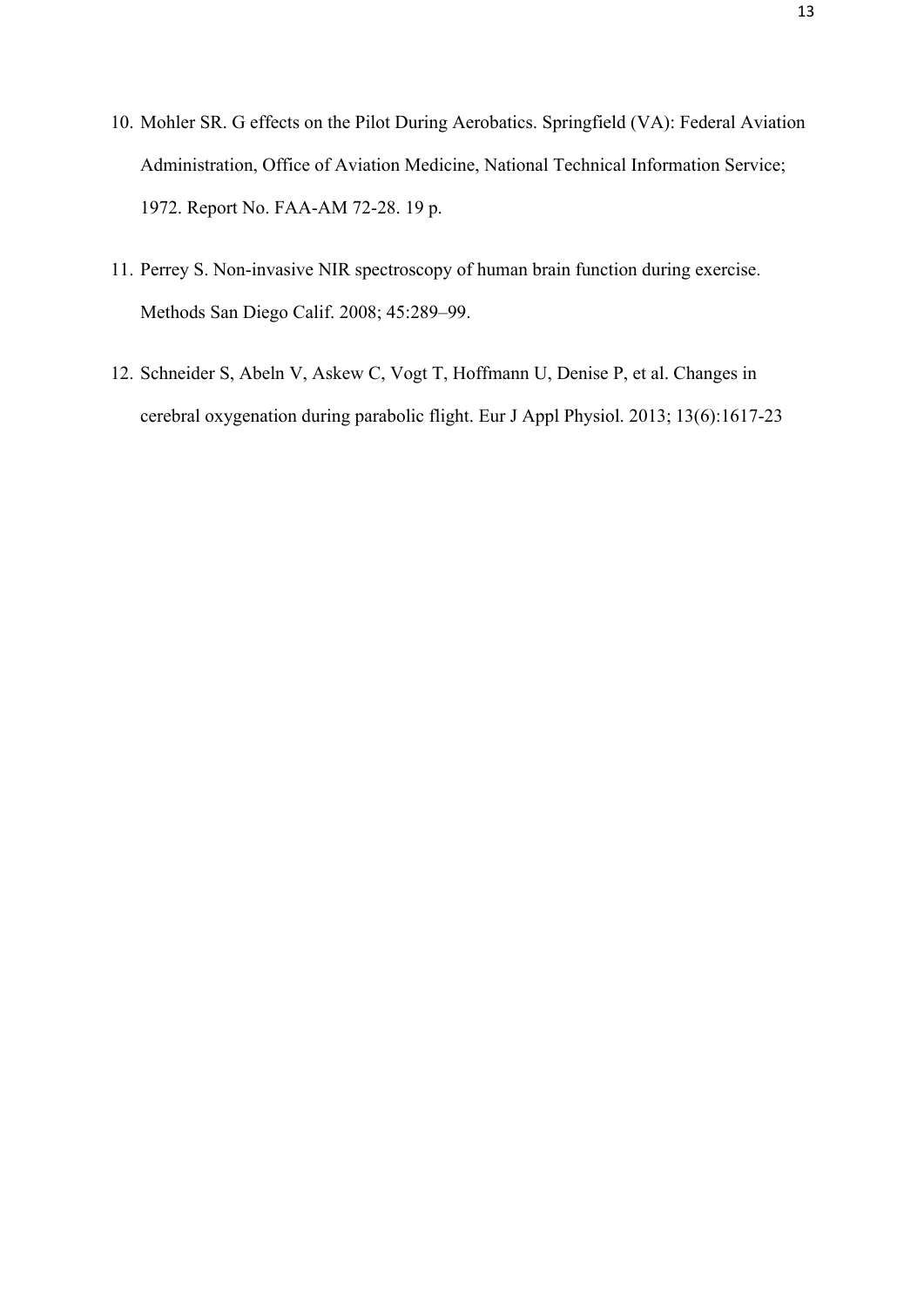## **Tables**

Table I. Features (maximal and minimal values) of oxygenated blood (O<sub>2</sub>Hb), heart rate (HR) and G-loads (Gz) in the two training flights.

| <b>Variables</b>              | Flight 1 | Flight 2 |  |
|-------------------------------|----------|----------|--|
| $Gz$ max                      | 8.1      | 8.6      |  |
| $Gz$ min                      | $-5.7$   | $-6.2$   |  |
| $O_2Hb$ max (µmol. $L^{-1}$ ) | 44.57    | 48       |  |
| $O_2Hb$ min (µmol. $L^{-1}$ ) | $-12.62$ | $-8.25$  |  |
| $HR$ max (bpm)                | 116      | 127      |  |
| HR min (bpm)                  | 66       | 64       |  |

**Table II**. Period of time for G-loads (calculated below 0-Gz threshold for -Gz and above 1- Gz threshold for  $+Gz$ ) and values of Gz and O<sub>2</sub>Hb associated with remarkable values (min and max) of O2Hb and Gz.

|                                     | Flight 1 |        |                                       |          | Flight 2 |        |            |            |
|-------------------------------------|----------|--------|---------------------------------------|----------|----------|--------|------------|------------|
| <i>Associated with</i>              | $Gz$ max |        | Gz min $O_2Hb$ max $O_2Hb$ min Gz max |          |          | Gz min | $O2Hb$ max | $O2Hb$ min |
| <b>Duration of G-</b><br>load (sec) | 4.0      | 12.5   | 12.5                                  | 9.3      | 3.6      | 4.5    | 10.8       | 16.7       |
| Gz                                  | 8.1      | $-5.7$ | $-5.7$                                | 6.5      | 8.6      | $-6.2$ | $-5.0$     | 3.24       |
| $O_2Hb$ (µmol.L <sup>-1</sup> )     | $-8.34$  | 44.57  | 44.57                                 | $-12.62$ | $-7.0$   | 42.7   | 48.0       | $-8.25$    |